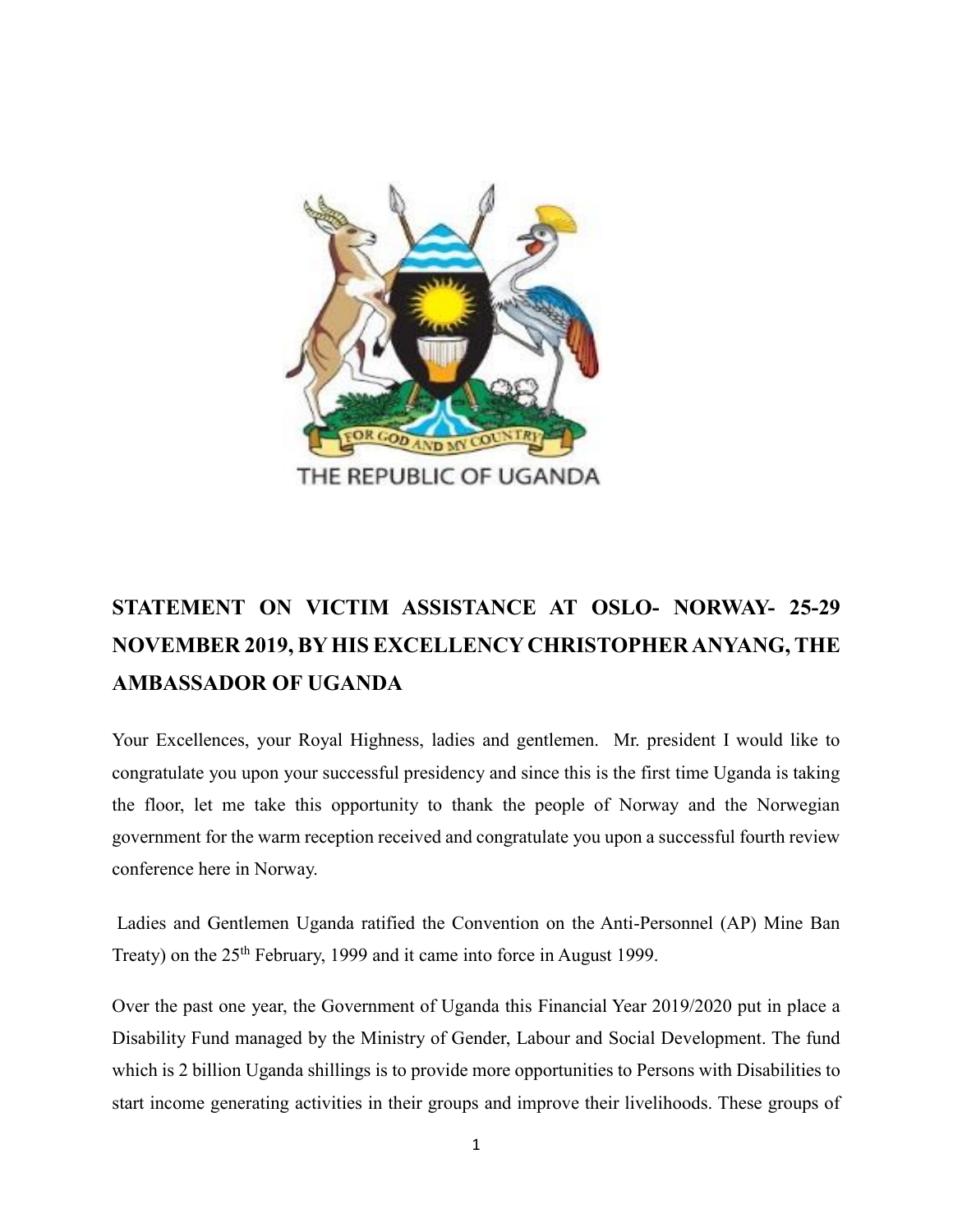beneficiaries also include the landmine survivors and victims. This is an additional funding to the Special Grant for Persons with Disabilities which is accessed by groups of Persons with Disabilities at the Local Government Level.

The Government of Uganda with support from DFID through the Expanding Social Protection Program and the Development Pathways Company of UK conducted a situation analysis of Persons with Disabilities in Uganda. The findings of the study will be disseminated during the disability symposium scheduled to take place from  $27<sup>th</sup>$  November 2019 in Kampala. The study was done to among others establish the causes of the different disabilities in Uganda and their effects on men and women as well as boys and girls, so as to direct planning.

The Persons with Disabilities are as well beneficiaries of other Government General Development Programs which have specific guidelines on how they are to benefit from them. These include the Social Assistance Grant for Empowerment (SAGE), the Youth Livelihood Program (YLP), the Uganda Women Entrepreneurship Program (UWEP) and Operation Wealth Creation, among others.

The Social Assistance Grants for Empowerment (SAGE) has majority of its beneficiaries being Older Persons with Disabilities, at about 111132, with 41% having severe disabilities benefited from the program, (Expanding Social Protection Report 2018 (ESP 2018).

The Youth Livelihood Programme (YLP), aims at empowering youth in Uganda to harness their socio-economic potential and increase self-employment opportunities and income levels. To date, a total number of 7000 about (2.9%) Youth with Disabilities (YLP social second review report, 2019).

In the same way, the Uganda Women Entrepreneurship Programme (UWEP) is a government of Uganda initiative aimed at improving access to financial services for women and equipping them with skills for enterprise growth, value addition and marketing of their products and services. Over 1500 women with disabilities have benefited so far (UWEP quarterly report, 2019). All the programs mentioned above including the SAGE, YLP and the UWEP have in their guidelines clauses that emphasize the inclusion of Older, Persons, Women and Youth with Disabilities respectively, so as to ensure that they benefit from these government programs.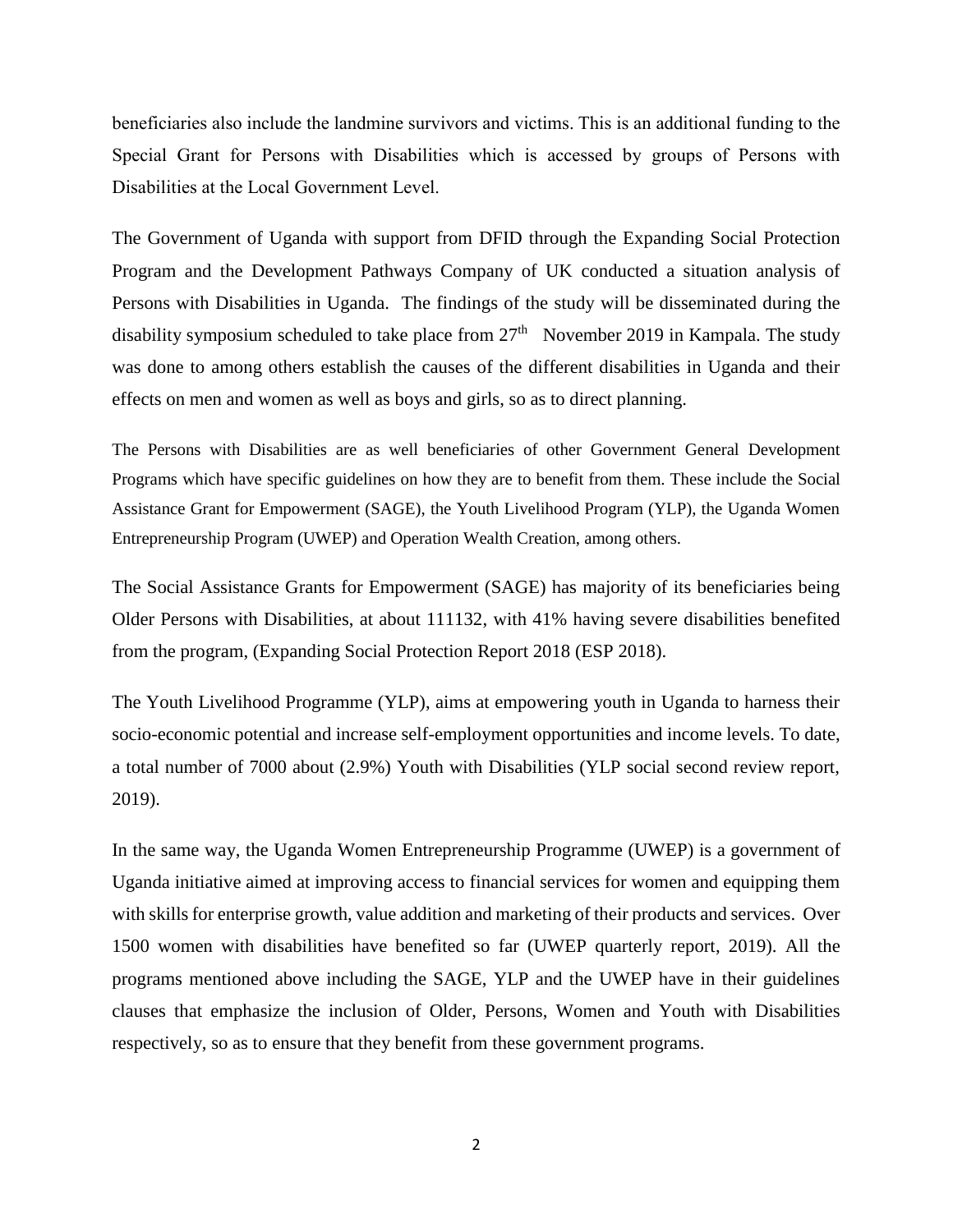Regarding laws and policy frameworks, the Government of Uganda revised the Persons with Disabilities Act of 2019. The Act is the guiding law for all interventions for all Persons with Disabilities in Uganda, including the landmine survivors.

The country is also in the process of reviewing the National Policy on Disability in Uganda (2006) to align it the Convention on the Rights of Persons with Disabilities and the Anti-Personnel Mine Ban Convention, as well other relevant International and National laws and policies.

Uganda has also completed to draft Inclusive National Disability Plan which is awaiting printing and dissemination.

The government of Uganda has put in place a new initiative that it will be implementing and it is aimed at mainstreaming disability in the broad Social Protection Framework. This is implemented with funding from the UKAID through DFID to enhance inclusiveness.

## **Challenges faced**

- The State has not yet been able to have the actual number of the landmine victims and this affects planning and proper budgeting.
- The State has not been able to allocate a fund or a project to target landmine victims alone because of the insufficient funds amidst many priorities.
- There is a challenge of inadequate materials to equip the orthopedic workshops across all the hospitals and therefore cannot produce enough assistive devices.
- There is a problem of stigma and discrimination to persons with disabilities arising of fear and ignorance on the causes and management of disabilities.

## **Way forward**

- Ensuring that attention is given to the peculiar needs of landmine Survivors in addressing challenges facing Persons with Disabilities.
- Awareness raising on the needs of unit disability challenges since disability is not homogeneous